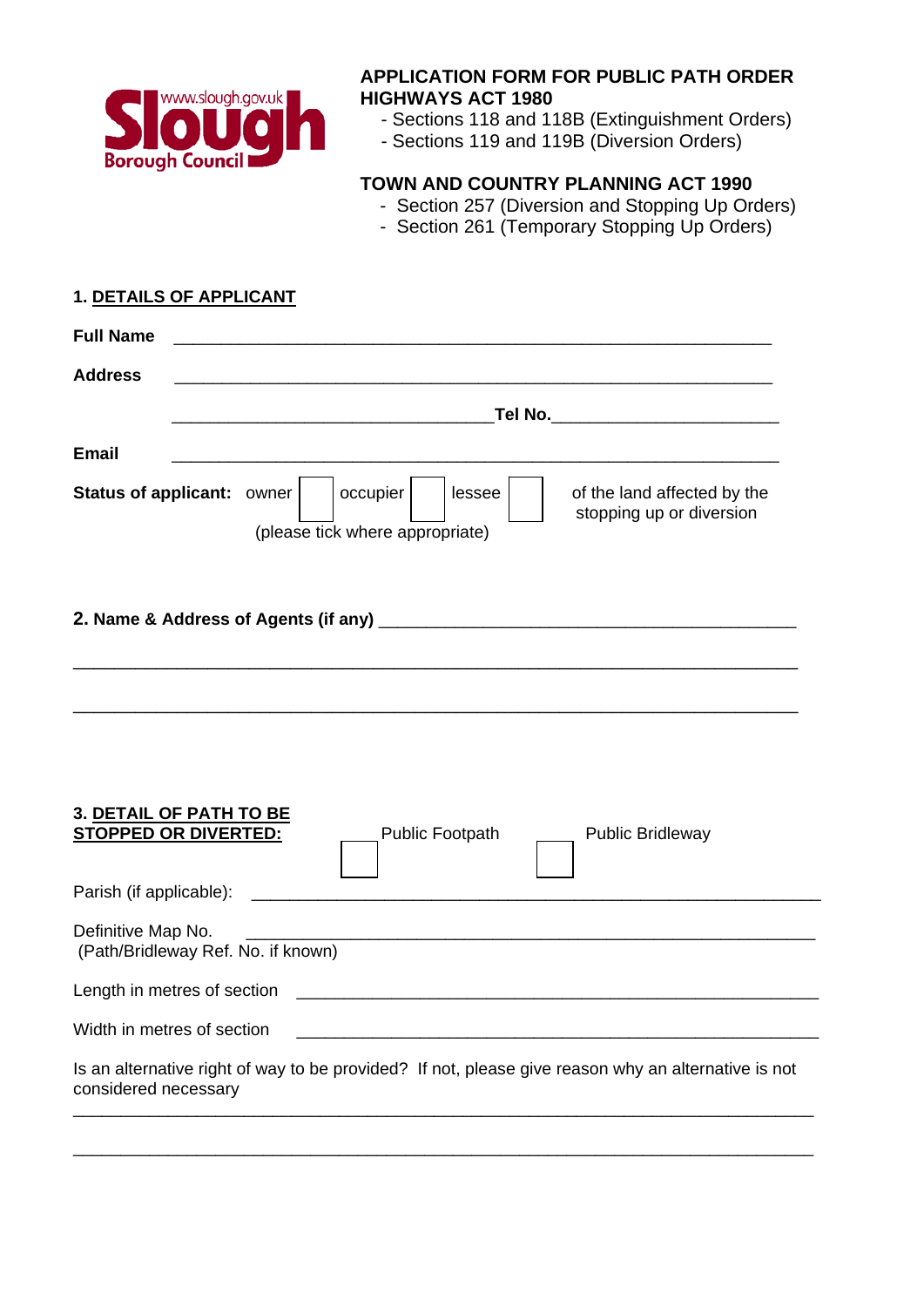### **4. Reasons for the extinguishment or diversion of the path** (tick appropriate box)

- a) A path can be extinguished under the Highways Act 1980, Section 118, only  $\Box$ if it can be shown that it is no longer needed for public use
- b) A path can be diverted under the Highways Act 1980, Section 119, in the  $\Box$  interests of the landowner/occupier or of the public or both *(if applicable, complete Section 5)*
- c) A path can be diverted or stopped up under the Town and Country Planning  $\Box$ Act 1990, Sections 257 and 261 in order to allow development, which has been granted planning permission and is not substantially complete, to take place. **(***If applicable, complete Section 6)*
- d) A path can be temporarily diverted or stopped up under the Town and Country  $\Box$  Planning Act 1990, Section 261 in order to enable minerals to be worked by surface working and when the path can be restored to a condition not substantially less convenient to the public (*if applicable, complete Section 6)*
- e) A path can be diverted or stopped up under the Highways Act 1980,  $\Box$  Sections 118B and 119B for the purpose of preventing or reducing crime, and in the case of a school, for protecting pupils and staff from violence, harassment or any threat to their health and safety. **(***if applicable, complete Section 7)*

#### **5. (***Complete if 4b is applicable)*

**Describe how the diversion of the path would be in the interests of the landowner/occupier or of the public or both.**

#### **6. (***Complete if 4c or 4d is applicable***)**

#### **Details of Planning Permission (Diversion/extinguishment under TCPA 1990 ONLY)**

\_\_\_\_\_\_\_\_\_\_\_\_\_\_\_\_\_\_\_\_\_\_\_\_\_\_\_\_\_\_\_\_\_\_\_\_\_\_\_\_\_\_\_\_\_\_\_\_\_\_\_\_\_\_\_\_\_\_\_\_\_\_\_\_\_\_

\_\_\_\_\_\_\_\_\_\_\_\_\_\_\_\_\_\_\_\_\_\_\_\_\_\_\_\_\_\_\_\_\_\_\_\_\_\_\_\_\_\_\_\_\_\_\_\_\_\_\_\_\_\_\_\_\_\_\_\_\_\_\_\_\_\_\_

| Application no.                                                                      |
|--------------------------------------------------------------------------------------|
| Date permission granted                                                              |
| If permission not yet granted, date application submitted                            |
| Nature of development                                                                |
| When is development expected to begin                                                |
| Name of Developer                                                                    |
| <b>Address of Developer</b>                                                          |
| If extinguishment or diversion is temporary,<br>date original route to be reinstated |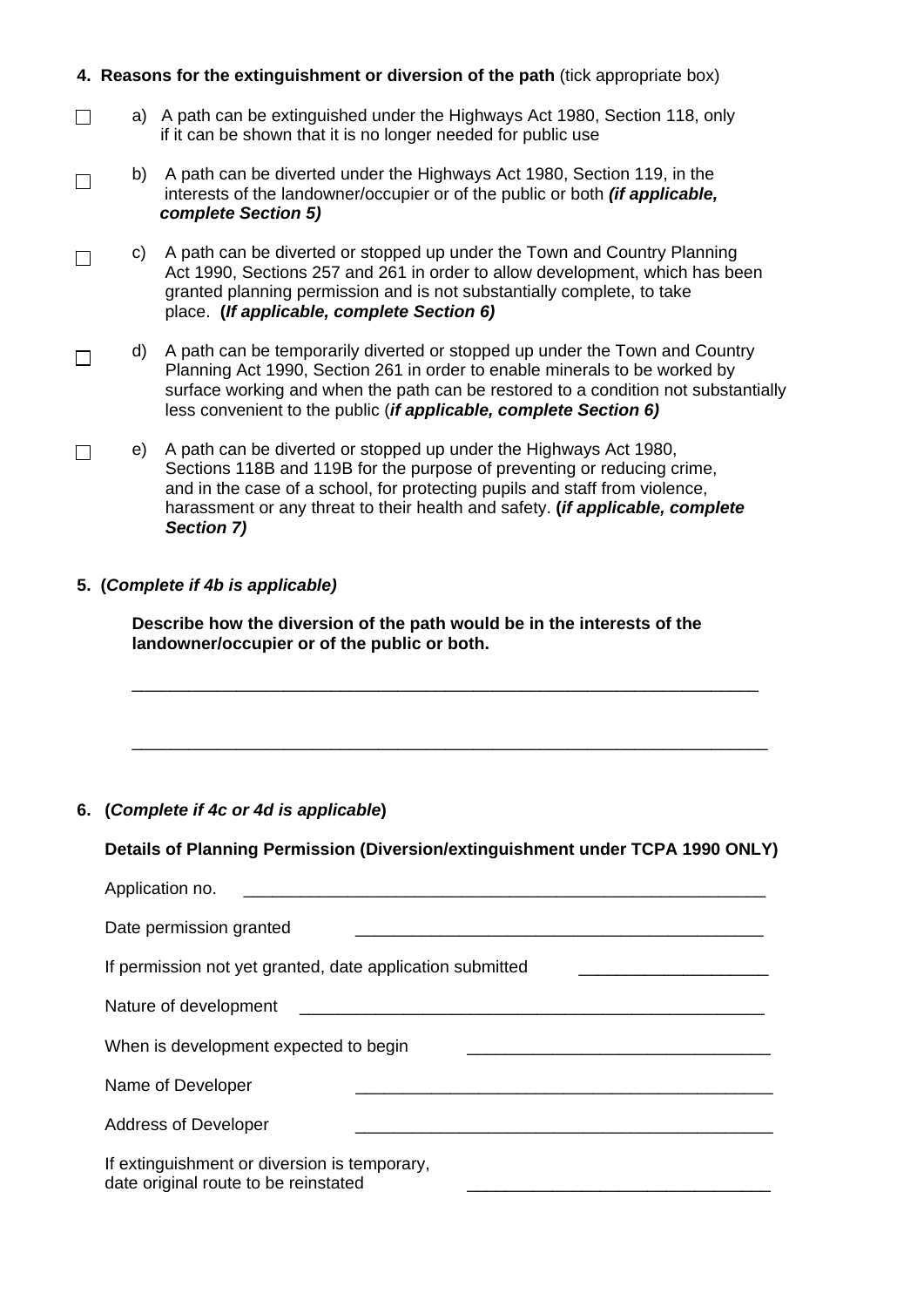#### **7. (***Complete if 4e is applicable***)**

**Describe the nature of the threat and give details of any security measures that have already been taken** 

\_\_\_\_\_\_\_\_\_\_\_\_\_\_\_\_\_\_\_\_\_\_\_\_\_\_\_\_\_\_\_\_\_\_\_\_\_\_\_\_\_\_\_\_\_\_\_\_\_\_\_\_\_\_\_\_\_\_\_\_\_\_\_\_\_\_\_\_\_\_\_\_

\_\_\_\_\_\_\_\_\_\_\_\_\_\_\_\_\_\_\_\_\_\_\_\_\_\_\_\_\_\_\_\_\_\_\_\_\_\_\_\_\_\_\_\_\_\_\_\_\_\_\_\_\_\_\_\_\_\_\_\_\_\_\_\_\_\_\_\_\_\_\_\_

#### **8. Details of new path to be provided (**Applications for **DIVERSION ONLY)**

Please note: The new path should not be substantially less convenient to the public

- a **Length in metres** \_\_\_\_\_\_\_\_\_\_\_\_\_\_\_\_\_\_\_\_\_\_\_\_\_\_\_\_\_\_\_\_\_\_\_\_\_\_\_\_\_\_\_\_\_\_\_
- b **Width in metres** \_\_\_\_\_\_\_\_\_\_\_\_\_\_\_\_\_\_\_\_\_\_\_\_\_\_\_\_\_\_\_\_\_\_\_\_\_\_\_\_\_\_\_\_\_\_\_\_

(Please note, for a footpath the minimum width required for the new route is 2 metres; for a bridleway 4 metres. In some circumstances greater widths may be necessary)

- c **Surface**\_\_\_\_\_\_\_\_\_\_\_\_\_\_\_\_\_\_\_\_\_\_\_\_\_\_\_\_\_\_\_\_\_\_\_\_\_\_\_\_\_\_\_\_\_\_\_\_\_\_\_\_\_\_\_\_\_
- d **Description of length of path to be provided by reference to terminal points on the plan** (see 1 below).

\_\_\_\_\_\_\_\_\_\_\_\_\_\_\_\_\_\_\_\_\_\_\_\_\_\_\_\_\_\_\_\_\_\_\_\_\_\_\_\_\_\_\_\_\_\_\_\_\_\_\_\_\_\_\_\_\_\_\_\_\_\_\_\_

\_\_\_\_\_\_\_\_\_\_\_\_\_\_\_\_\_\_\_\_\_\_\_\_\_\_\_\_\_\_\_\_\_\_\_\_\_\_\_\_\_\_\_\_\_\_\_\_\_\_\_\_\_\_\_\_\_\_\_\_\_\_\_\_

e **What works do you propose to undertake to bring the new path into use for the public (e.g. surface work, gates, bridges, steps etc) with reference to points on the plan** (see 1 below)**)? If structures are already in place, please similarly indicate their positions on the plan.** 

\_\_\_\_\_\_\_\_\_\_\_\_\_\_\_\_\_\_\_\_\_\_\_\_\_\_\_\_\_\_\_\_\_\_\_\_\_\_\_\_\_\_\_\_\_\_\_\_\_\_\_\_\_\_\_\_\_\_\_\_\_\_\_\_

\_\_\_\_\_\_\_\_\_\_\_\_\_\_\_\_\_\_\_\_\_\_\_\_\_\_\_\_\_\_\_\_\_\_\_\_\_\_\_\_\_\_\_\_\_\_\_\_\_\_\_\_\_\_\_\_\_\_\_\_\_\_\_\_

\_\_\_\_\_\_\_\_\_\_\_\_\_\_\_\_\_\_\_\_\_\_\_\_\_\_\_\_\_\_\_\_\_\_\_\_\_\_\_\_\_\_\_\_\_\_\_\_\_\_\_\_\_\_\_\_\_\_\_\_\_\_\_\_

**Please note: the installation of new structures must comply with Rights of Way legislation. All structures must be specified from the outset and their specification agreed with a Rights of Way officer.**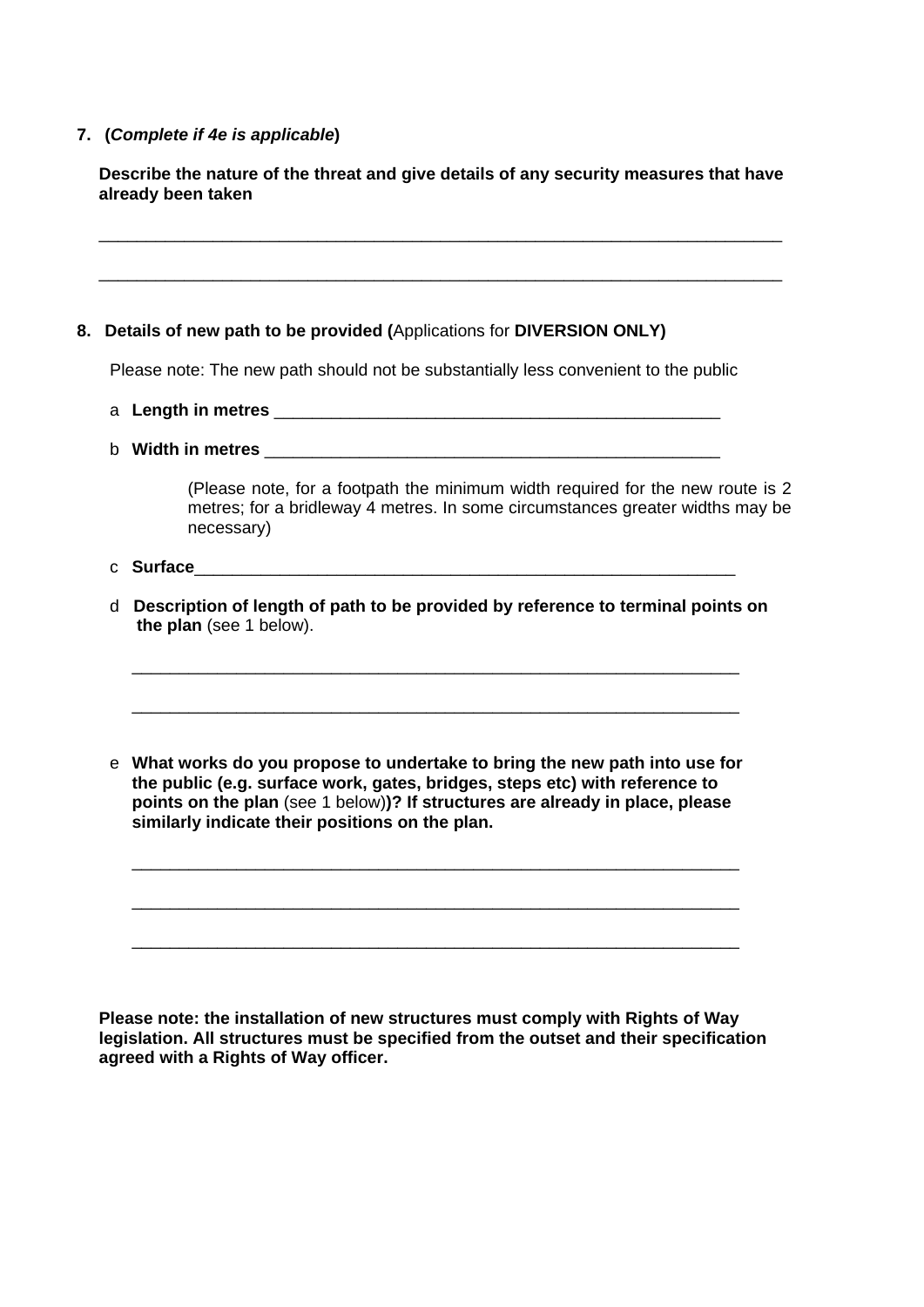10 **Names and addresses of Statutory Undertakers in the area (whether or not their apparatus is likely to be affected)** 

| a | Gas Board                |
|---|--------------------------|
| b | <b>Electricity Board</b> |
| C | <b>Water Authority</b>   |
| d | <b>British Telecom</b>   |

**NB; No authority for the extinguishment of a highway is conferred unless and until a Public Path Extinguishment or Diversion Order has been made and**  Notice of its confirmation has been published. **obstruction of or interference with the highway concerned may not only be an offence but may make it impossible to proceed with the making of an Order.**